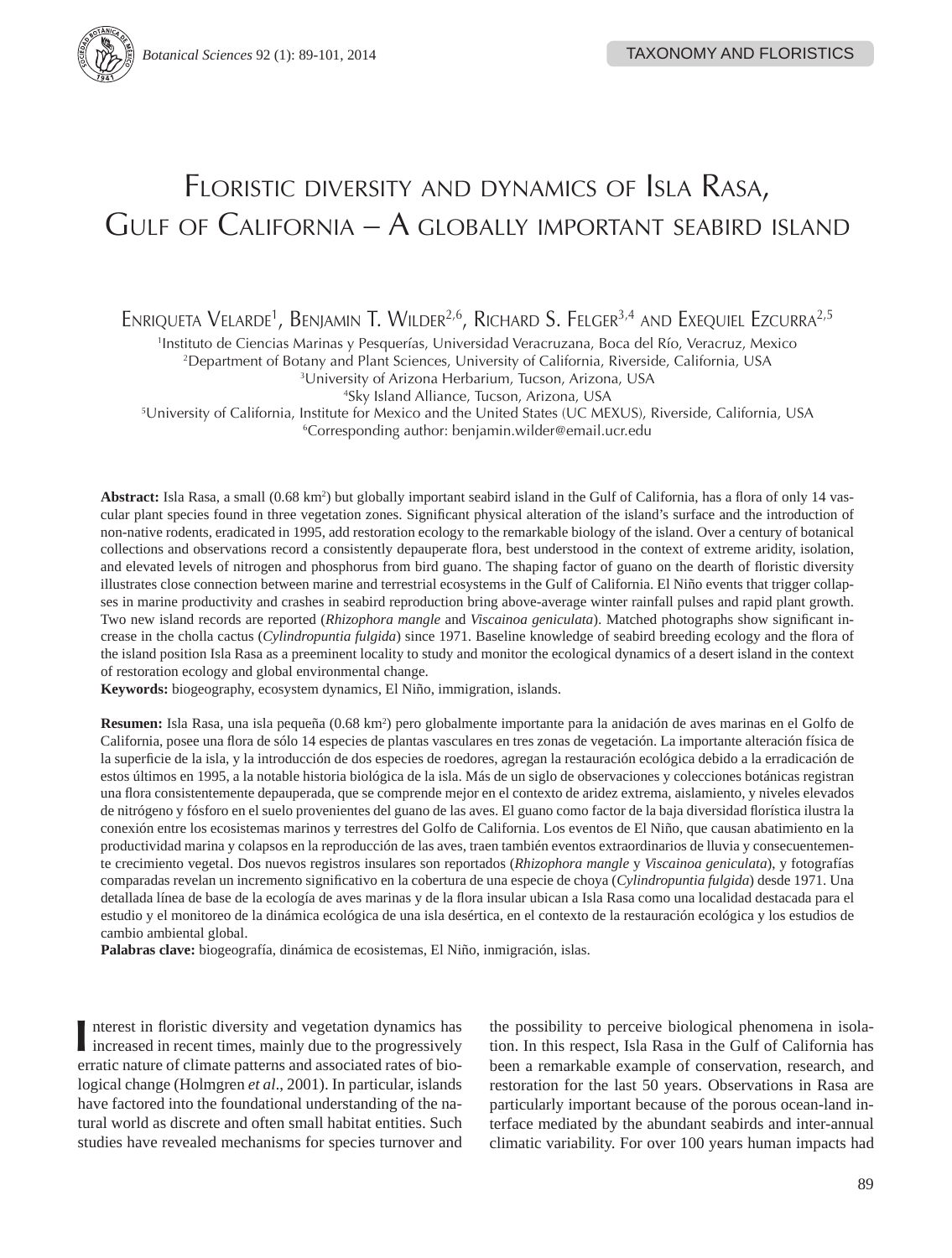drastic effects on the island, during which, floristic observations and collections have regularly been made, accumulating over a centuries worth of baseline data for a long-term ecological restoration project. The biological diversity and dynamics of this small island are reliable indicators of both local and global environmental (climatic and oceanographic) conditions and, as a result, valuable indicators of climatic change. Isla Rasa is, in some way, a resounding box where global scale phenomena are manifested and amplified.

 Isla Rasa is a small (0.68 km2 ) desert island located in the rich upwelling region of the Midriff Islands of the Gulf of California, a region of globally high marine productivity (Murphy *et al*., 2002; Vieyra *et al*., 2009; Figures 1, 2). The island supports the world's largest breeding populations of Heermann's Gulls (*Larus heermanni*) and Elegant Terns (*Thalasseus elegans*; Velarde and Anderson, 1994; Velarde *et al*., 2005). Due to the massive numbers of these and other seabirds, the island is white-washed in large amounts of guano and the corresponding high levels of nitrogen and phosphorus largely determine the plant species that can persist. In addition, to the harsh soil conditions, Rasa is isolated; formed from a recent volcanic eruption in the middle of the Gulf of California. It is ca. 20 km from the nearest point of the Baja California Peninsula, 38 km from the southwest corner of Isla Tiburón near the Sonoran mainland, and 7.2 km from Partida, or Cardonosa, the nearest island. Isla Rasa is in one of the most arid regions of the Sonoran Desert and has relatively little topographic relief. Precipitation is scant and unpredictable, the largest amounts coming in pulses from winter rains associated with El Niño events and rare warm-season rain events from tropical storms that track up the Gulf of California (García, 1964). During summer months, and at other times of the year during El Niño events, fog may occur due to warm air entering an area of cold ocean



**Figure 1.** Map of the Midriff Islands, Gulf of California, Mexico (by Cathy Moser Marlett).

upwelling. Fog condenses on vegetation surfaces, especially cacti such as cardón (*Pachycereus pringlei*), pitaya agría (*Stenocereus gummosus*), and cholla (*Cylindropuntia fulgida*), and can be a major source of moisture for some plants (Wilder and Felger, 2010). The combination of these factors yields a small, yet dynamic flora of 14 species.

 Isla Rasa is one of the youngest islands in the gulf, with an estimated age of only 10,000 years (Carreño and Helenes, 2002). The island is volcanic in origin, consisting mainly of massive and lesser fragments of basaltic rock among which a scant soil has accumulated, with a shoreline of basaltic boulders and a few low cliffs at the southeast end. There are several hills, the highest rising 30 m above sea level (Figure 3). Most of the island, however, is nearly level, hence the Spanish name Rasa, which means flat or smooth (the name "Raza," meaning race, has been consistently misapplied to the island). There are three tidal lagoons, all on the northwest end of the island. The easternmost lagoon was artificially opened to the sea (in order to allow access for small skiffs) and drains completely at low tide. The other two are open to the sea only at highest tides and remain partially full at low tide. Most hills and the valleys between them (the latter originating from guano deposits from birds nesting on the island), as well as the tidal lagoons, are aligned approximately in a north northwest–south southeast direction. Geologic studies indicate that the island is rising and the valleys at lower-elevations must have been lagoons since soil-core studies revealed mollusks in the process of fossilizing in the lower strata of sand, which overlay basaltic rock. Soil profiles elsewhere on the island show only guano over the basaltic rock (Vidal, 1967).

The most significant historic use of the island has been the extensive guano-mining operations in the late nineteenth and early twentieth centuries. Thomas Bowen (2000) provides the best overview of such operations, highlights of which are provided here. The massive number of seabirds that used Rasa as a sanctuary for breeding, due to the absence of mammalian predators, deposited such quantities of guano that international companies exploited the resource. Guano mining began sometime before 1873, but exploitation was at low levels. Industrial extraction of the guano began in 1873 and continued into the 1910s, although at lower yields by the end of this era (Bowen, 2000). The guano mining operations required massive disturbance of the substrate: large numbers of medium size basalt boulders were manually removed by the miners from the hill surfaces and stacked into cairns (an estimated 11,200 structures; Bowen, 2000), and low long walls along many of the hills of the island. The pebbles left behind after the removal of these relatively large boulders created a surface resembling a desert pavement. The original substrate of the valleys, consisting of guano, was harvested using shovels and transported to boats. After guano mining ceased people began harvesting bird eggs in commercial quantities, re-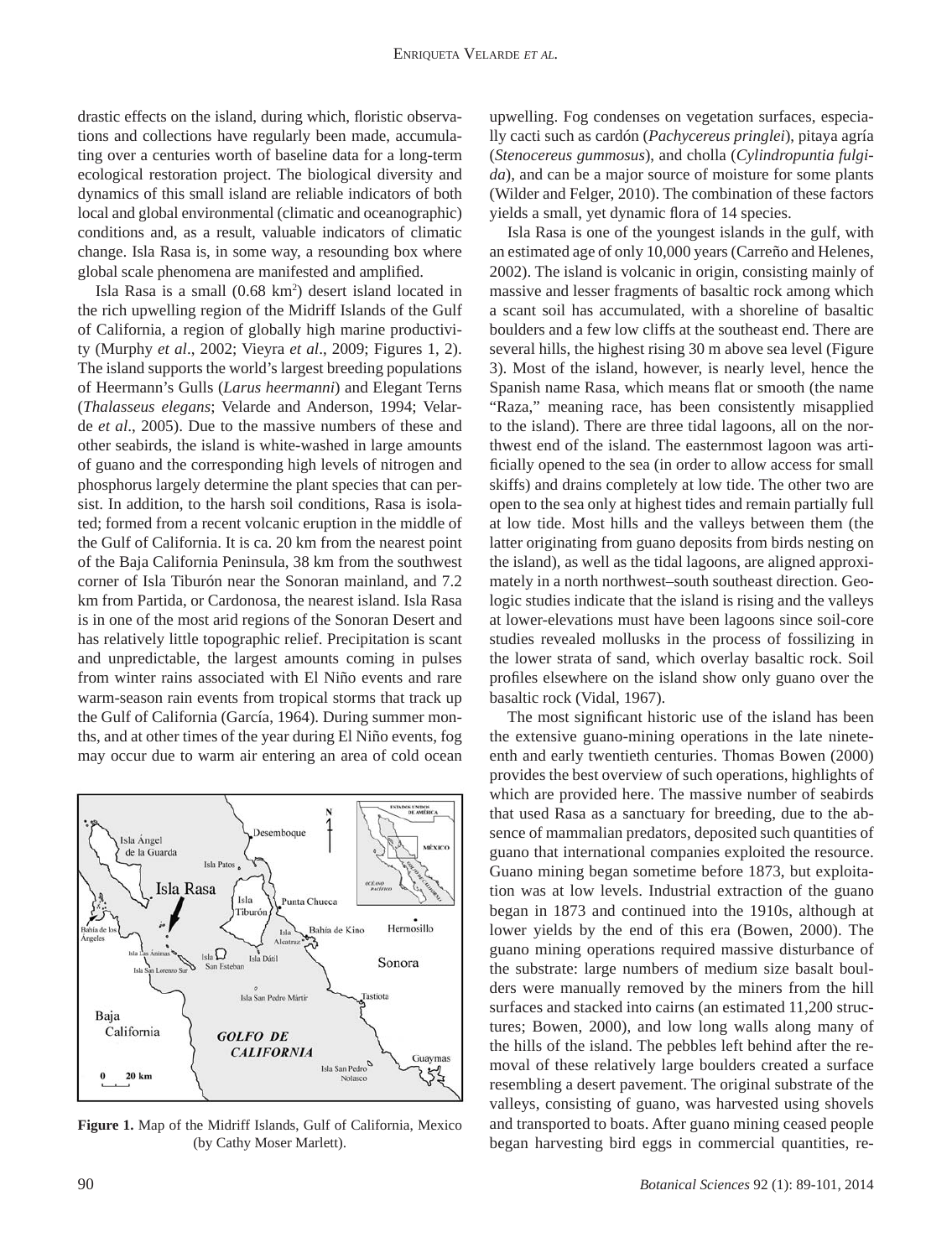

**Figure 2.** Aerial photograph of Isla Rasa; view looks to the northeast (photo by Fulvio Eccardi).

aching 50,000 eggs per year (Villa, 1976). Egg collection was practiced by local Baja California people who, in order to obtain fresh eggs for market, would travel to the island in small boats during the start of the laying season and destroy all eggs they could find so that the birds would lay fresh eggs (without developed embryos). A few days later they would collect the fresh eggs and take them to their towns for sale. This practice continued until 1964 when Rasa was given federal protection as a wildlife reserve.

 In addition to disruption to the breeding habits and habitats of the sea birds during the years of guano mining and egg harvesting, house mice (*Mus musculus*) and black rats (*Rattus rattus*) became established. These introductions had significant effects on the sea bird populations and undoubtedly on some, if not all of the plants. The nesting populations (numbers unknown) of Craveri's Murrelet (*Synthliboramphus craveri*) and Black-vented Shearwater (*Puffinus opisthomelas*) were extirpated from the island, and the breeding success of Heermann's Gulls (*Larus heermanni*) and Elegant Terns (*Thalasseus elegans*) was drastically reduced.

 The conservation story of Isla Rasa has multiple chapters and is central to the conservation of the Gulf of California as a whole. A popular article in *National Geographic* by Lewis

*Botanical Sciences* 92 (1): 89-101, 2014 91

Wayne Walker (1951) highlighted the natural wealth of the islands in the Gulf by documenting the awe-inspiring gathering of hundreds of thousands of seabirds on the small desert island of Rasa. This article and associated popular media gained international recognition for the Gulf of California, which resulted in private donations made for the conservation and research of the seabird ecology on Rasa. This effort was headed by Dr. Bernardo Villa of the Instituto de Biología of the Universidad Nacional Autónoma de México (UNAM) in Mexico City in the 1960s, with whom the lead author first traveled to the island and began her work. Concern grew over crashing seabird populations in the late 1950s and early 1960s, largely due to excessive egg collecting. An international collaboration between Mexican and American scientists, museum administrators, and local citizens petitioned the Mexican government to conserve Isla Rasa. Their work culminated in the island being declared a federally protected area in 1964 by the Mexican Federal Government under the official designation of *Zona de Reserva Natural y Refugio de Aves* (DOF, 1964). This foundation of conservation success led to continued scientific inquiry by researchers and students in the region, which grew into initiatives to expand understanding and conservation to other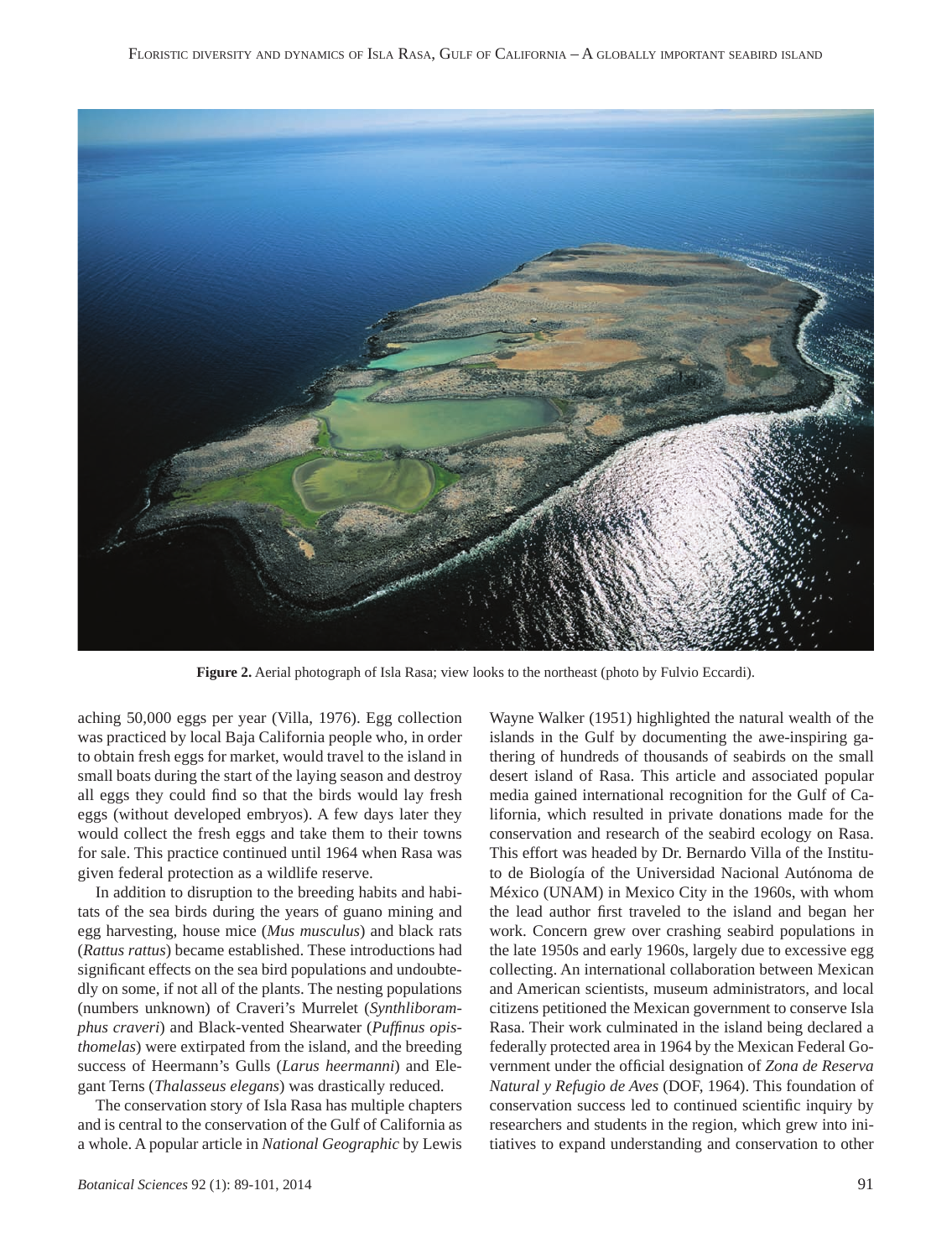islands in the Gulf. Additional layers of protection have subsequently been afforded to Rasa and the Gulf as a whole. In 1978, Isla Rasa became part of the much larger protected area under the official designation of *Área de Protección de Flora y Fauna Islas del Golfo de California* (DOF, 2000), which in 2005 were made a United Nations World Heritage site along with the marine and coastal protected areas of the Gulf of California. Because initially only the land portion of the islands was protected, in 2005 the waters around the group of islands between Partida and San Lorenzo, including Rasa, Salsipuedes and Las Ánimas, were protected under the official designation of *Parque Nacional exclusivamente la zona marina que circunda al complejo insular conocido como Archipiélago de San Lorenzo* (DOF, 2005), and all the waters within five to seven nautical miles around these islands received protection as well. In February 2006, Isla Rasa was recognized as a wetland of international importance by the Ramsar Convention. In 2007 the waters included in Bahía de los Ángeles, Canal de Ballenas and Canal de Salsipuedes were declared a Biosphere Reserve under the name *Reserva de la Biosfera Bahía de los Ángeles, Canales de Ballenas y Salsipuedes* (DOF, 2007). From 1979 to the present, E. Velarde and her team have spent every spring monitoring the seabird-breeding season on the island. The base of operations consists of a small house built in 1964 on the NW side of the island, close to the shores of the easternmost intertidal lagoon, by the *Secretaría de Agricultura y Ganadería*, the Mexican federal environmental agency of the time. This research team has been quantifying the populations and breeding and feeding ecology of the seabird species that nest on the island, and protecting the birds from egg collectors and other disturbances.

 One of the most substantial conservation actions was the eradication of the introduced rodents (there are no native land mammals on the island). In 1993-1994 the monitoring of the populations of these rodents was carried out in preparation for their eradication. The late Jesús Ramírez carried out the first island eradication program in Mexico, eradicating introduced rats and mice on Isla Rasa in 1995 (Ezcurra *et al*., 2002). The work was done using modern rodenticides, which were placed over the entire island. Complete eradication was achieved in two months and immediate increases were seen in seabird breeding populations. This eradication effort served as a model for other similar initiatives, such as the elimination of the black rat on Isla San Pedro Mártir, which was completed in 2007 (Samaniego-Herrera *et al*., 2008).

 Due to the shaping forces the island fauna has on the plant life, we here provide a brief overview of the animals found on Isla Rasa. There is a plethora of literature of the subject, with especially important references in the different chapters of Case and Cody (1983) and Case *et al*. (2002).

*Birds*. Several studies focused on seabird breeding biology and physiology, including adaptations to the desert environment, which were done after the establishment of the protected area (see Velarde-González, 1989 for overview). Over 80 species have been documented for the island (Velarde González, 1989; Cody and Velarde, 2002; Velarde personal observation). However, the most important ornithological aspect is that about 95 percent of the world population of two seabird species nest on the island in spring, from April through June: Heermann's Gull (*Larus heermanni*), with some 260,000 individuals, and Elegant Tern (*Thalasseus elegans*) with a 2008 nesting population of some 200,000 individuals, as well as the most important nesting population of Royal Terns (*Thalasseus maximus*) of North America with up to 17,000 individuals.

 Bird surveys conducted before the guano extraction operations report Craveri's Murrelet (*Synthliboramphus craveri*) nesting on the island (Bent, 1919); while Black-vented Shearwater (*Puffinus opisthomelas*) burrows could be seen in the early 1900s, after the cessation of guano mining (Bancroft, 1927). These two species had not been reported nesting on the island until recent evidence found by Velarde indicated these species are nesting there again (Velarde *et al*., 2011).

*Reptiles*. The side-blotched lizard (*Uta stansburiana*) and a gecko (*Phyllodactylus tinklei*) have been reported from the island (Murphy and Aguirre-León, 2002). One spiny chuckwalla, *Sauromalus hispidus*, was discovered in 2006 at the south end of the island (Velarde *et al*., 2008). Several scats of the chuckwalla consisted of ca. 90 percent leaf material of the small coastal plant *Cressa truxillensis* that is abundant in the valley called Tapete Verde.

*Mammals*. No native land mammals or pinnipeds have been reported on the island. The nearby rock outcrops Roca Rasa and Roca Partida, however, have breeding colonies of California sea lions (*Zalophus californianus*). Bats are not known to occur on Rasa, although Isla Cardonosa (Partida Norte), only 7 km northwest from Rasa, has a significant population of fishing bats, *Myotis* [*Pizonyx*] *vivesi* (Maya, 1968).

 It is the goal of this paper to highlight, through analysis of the floristic diversity and ecology of Isla Rasa, the unique stories of restoration conservation, ecological dynamics, and migration and extinction made possible with long-term data sets.

## **Materials and Methods**

A floristic list for Isla Rasa was compiled from collections beginning with those of Edward Palmer in 1890 (Vasey and Rose, 1890) to the present, and previous species lists for the island (Johnston, 1924; Gentry, 1949; Moran, 1983; Moran and Rebman, 2002). A rich history of botanical collections for over a century and at nearly 30-year intervals provides a comprehensive long-term record of the island flora. We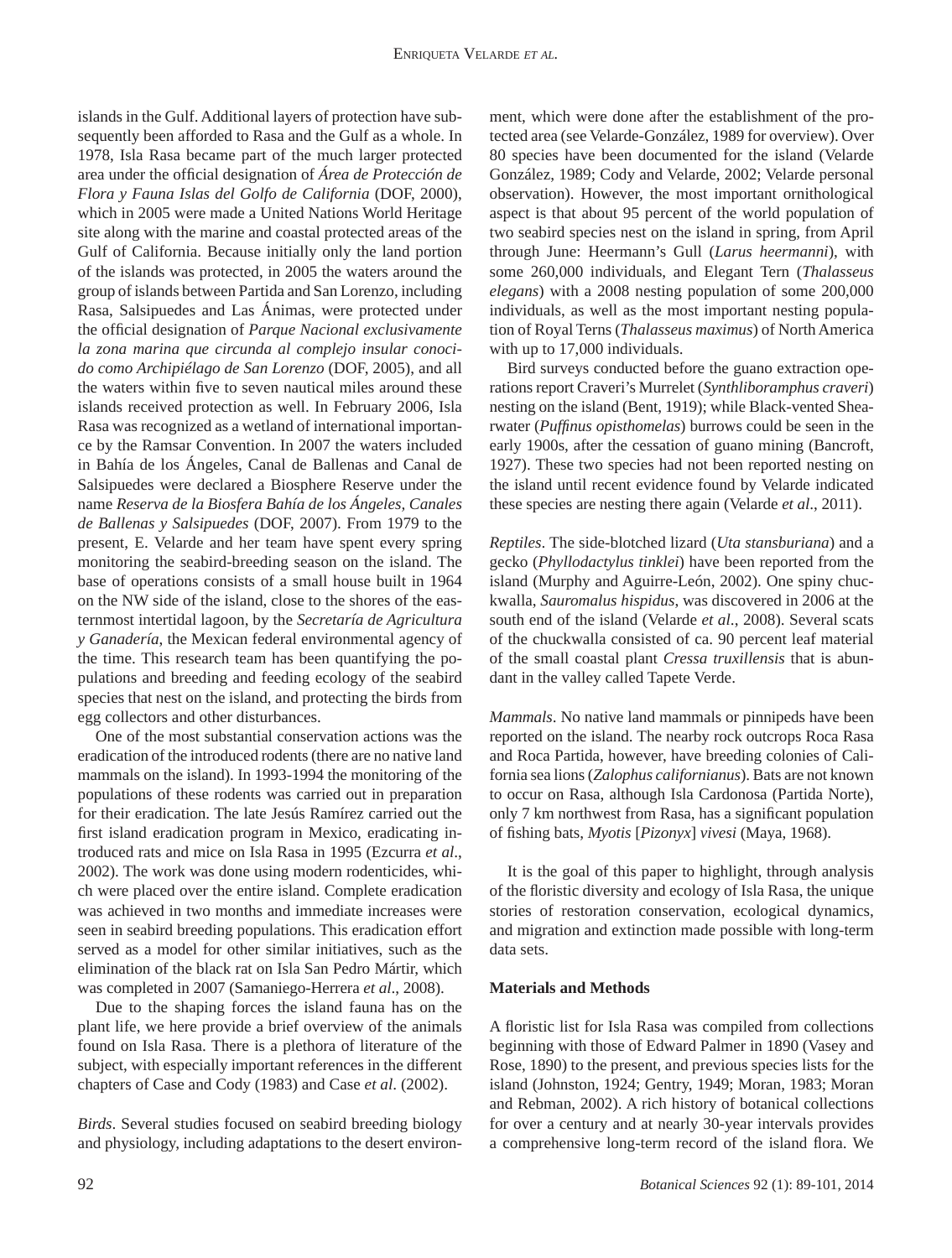searched for specimens from the island at the herbaria of the University of Arizona (ARIZ), San Diego Natural History Museum (SD), and other regional collections, including the California Academy of Sciences (CAS), the University of California, Berkeley (UC), and the Herbario Nacional, Universidad Nacional Autónoma de México, Mexico City (MEXU). We also made use of pertinent information regarding Isla Rasa specimens from databases at SD, the online Southwest Environmental Information Network (SEINet), and elsewhere, and information for select species of interest housed at other herbaria. Additional insights were gained by consulting the original field notes of botanists who visited the island, especially those of James Rodney Hastings (courtesy of Raymond Turner), Reid Moran (housed at SD; Moran 1936-1993), and Ira L. Wiggins (housed at the CAS). The two new species records were discovered by E. Velarde, in addition to her records of the island flora through photos and field notes. Insight into the dynamics of the islands flora were aided by Velarde's observations made during her annual field seasons on the island, since 1979 during the seabird breeding period and the use of matched photos taken in March 1971 by Rodney Hastings and re-photographed in April 2012 by Thor Morales. Velarde's collections were made under a Mexican federal collecting permit and specimens are deposited at SD.

### **Results**

The vascular flora is composed of 14 species in 13 genera and nine families. The Cactaceae are the most diverse family with five species in four genera. There are eight succulent species (three halophytic succulents and five xerophytic succulents, one of which is a columnar arborescent form, *Pachycereus pringlei*; Wilder *et al*., 2008), three herbaceous perennials, and three shrubs (Table 1).

The 14 species are known to occur near the shore on nearby larger land masses. There are three main biogeographic distributional patterns: (1) Gulf of California region, eight species; (2) Mega-Mexico pattern 1 (Rzedowski, 1991), *Arthrocnemum subterminalis* and *Distichlis littoralis*; and (3) New World and Cosmopolitan, four species (Table 1).

*Vegetation*. The three major habitats on the island support three plant communities (Felger and Lowe, 1976; Felger and Wilder, 2012). These are (Figure 3):

 (I) Tidal lagoons (*esteros*), which support salt scrub species. The three lagoons on the island support a salt scrub community adapted to saline conditions and is composed of a salt grass (*Distichlis littoralis*), the three halophytic succulents (*Arthrocnemum subterminalis*, *Batis maritima*, and *Sesuvium portulacastrum*), and the recent arrival of a mangrove (*Rhizophora mangle*).

(II) Guano flats support guano-tolerant species. In the Midriff Region many of the smaller "bird islands" (e.g., Alcatraz, Patos, San Pedro Mártir, and certain islands in Bahía de Los Ángeles) support species that are able to tolerate and in some cases thrive in soil conditions that are toxic for most plants (cactus diversity is relatively greater on these smaller islands than on larger islands, see Wilder *et al*., 2008). On Rasa the classic guano-adapted species common on "bird

**Table 1.** Flora of Isla Rasa, growth form, biogeographic region of distribution, and historic collections. Note, lack of collection of all species besides *Rhizophora* and *Viscainoa* by earlier botanists does not necessarily mean species was not present, especially cacti which are commonly not pressed. ªGrowth forms: HP = herbaceous perennial, HS = halophytic succulent, S = shrub, XS = xerophytic succulent. <sup>ь</sup>Generalized biogeographical groups: (1) Gulf of California; (2) Mega-Mexico 1; (3) New World and cosmopolitan.

| Species                    | Growth<br>form <sup>a</sup> | Biogeographic<br>region <sup>b</sup> | Palmer<br>1890 | Johnston<br>1924 | Moran<br>1962 | <b>Hastings</b><br>1971 | Velarde<br>2008 |
|----------------------------|-----------------------------|--------------------------------------|----------------|------------------|---------------|-------------------------|-----------------|
| Sesuvium portulacastrum    | HS                          | 3                                    | P              |                  | M             |                         | $V^*$           |
| Arthrocnemum subterminalis | HS                          | $\overline{2}$                       | P              |                  | M             |                         | $V^*$           |
| Atriplex barclayana        | HP                          |                                      | P              |                  | M             | $H^*$                   | $V^*$           |
| Batis maritima             | HS                          | 3                                    |                |                  | M             | $H^*$                   | $V^*$           |
| Cylindropuntia alcahes     | XS                          |                                      | P              |                  | M             | $H^*$                   | $V^*$           |
| Cylindropuntia fulgida     | XS                          |                                      | P              |                  | M             | $H^*$                   | $V^*$           |
| Lophocereus schottii       | XS                          |                                      |                |                  | $M^*$         | $H^*$                   | $V^*$           |
| Pachycereus pringlei       | XS                          |                                      |                |                  | $M^*$         |                         | $V^*$           |
| Stenocereus gummosus       | XS                          |                                      |                |                  | $M^*$         | $H^*$                   | $V^*$           |
| Cressa truxillensis        | HP                          | 3                                    |                |                  | M             | H                       | $V^*$           |
| Distichlis littoralis      | HP                          | $\overline{2}$                       |                |                  | M             |                         | $V^*$           |
| Rhizophora mangle          | S                           | 3                                    |                |                  |               |                         | V               |
| Lycium brevipes            |                             |                                      |                |                  | $\mathsf{M}$  | $H^*$                   | $V^*$           |
| Viscainoa geniculata       | S                           |                                      |                |                  |               |                         | $\vee$          |

\*Species was not collected but observed as evidenced by the collector's field notes and/or photos.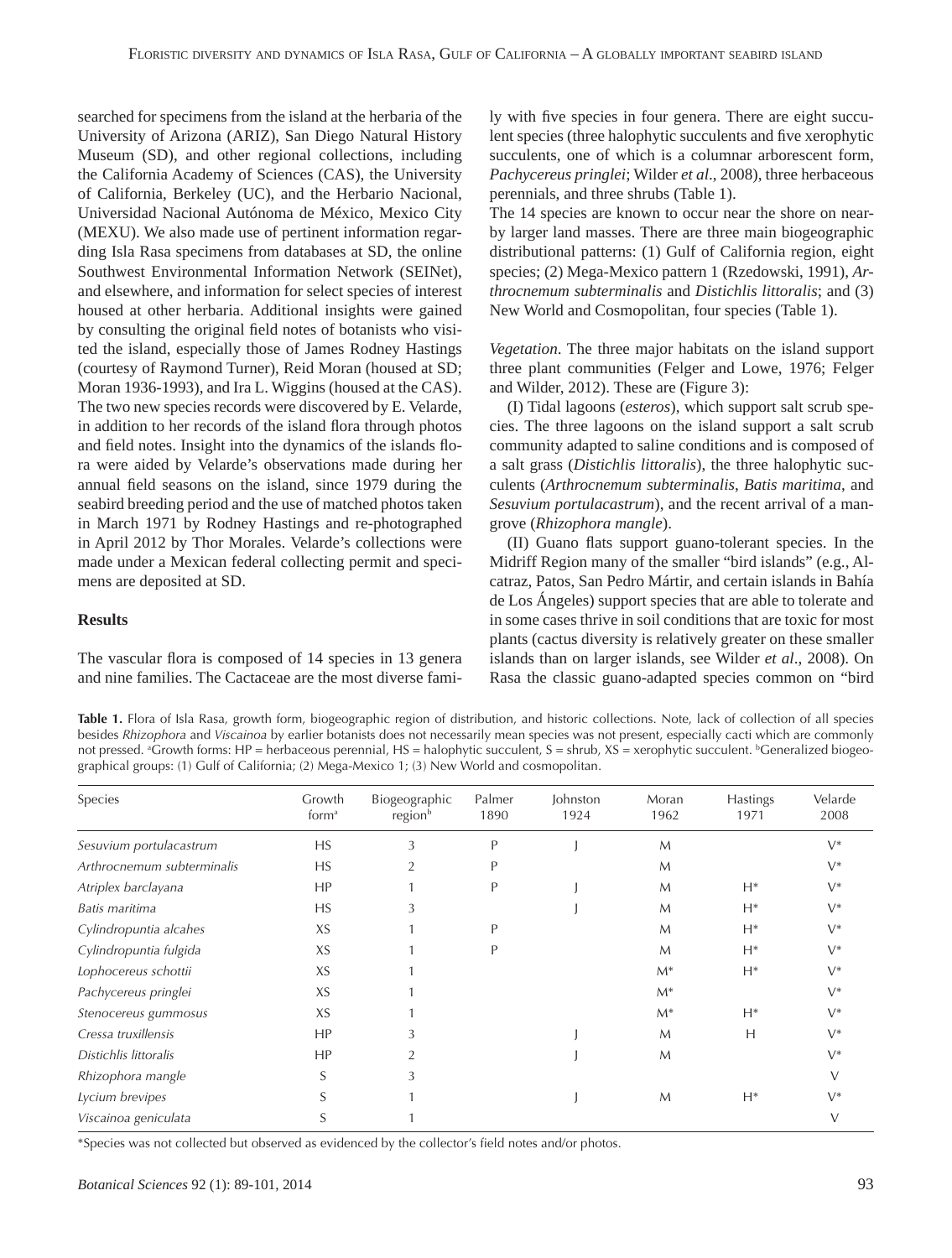

**Figure 3.** Isla Rasa, showing place names, locations of the new plant species, and most relevant features. The three vegetation zones follow the three habitats of the island: guano-tolerant species on the guano flats or the valleys, outlined in black; salt scrub in the three tidal lagoons (esteros), outlined in blue; desertscrub on the rocky areas of flats and hills, the remainder of the island.

islands" in the Gulf are *Atriplex barclayana*, *Lycium brevipes*, and the recently recorded *Viscainoa geniculata*. *Cressa truxillensis* is the principal guano-flat species in one of the valleys, which gives the Tapete Verde locality its name. Brackish water was found at the bottom of this valley when soil cores were taken, which may be an explanation for the density of *Cressa* (Felger *et al*., 2012).

(III) Rocky areas of flats and hills support a highly limited desertscrub community. The subtle relief of this area supports all cactus species on the island and the saltbush, *Atriplex barclayana. Cylindropuntia fulgida* var. *fulgida* is the dominant plant and forms impenetrable colonies, and probably is one of the densest populations of any species of *Cylindropuntia* in the entire Gulf of California region. *Cylindropuntia alcahes* occurs in a dense stand on the hill facing the easternmost lagoon. This latter cholla species and the other cactus species generally occur on Rasa as scattered single or relatively few individuals.

*Flora*. Previous checklists for the island flora (Johnston, 1924; Gentry, 1949; Moran, 1983; Moran and Rebman, 2002), collectively list 16 species for the island (including four species we treat as doubtful and excluded). We report 14 species, including two new records, *Rhizophora* and *Viscainoa*. An important aspect of our knowledge of the island's flora is the legacy of historical botanical collections (Table 1). This solid baseline permits us to conclusively state these two new records are indeed recent immigrants, in light of their not having been documented over the last century. The following species list adheres to the following format: accepted scientific family name following APG III nomenclature (Angiosperm Phylogeny Group), selected synonyms (in brackets), vernacular names when known, first in Spanish (italics) then English, and the family in parentheses, and finally followed by the citation of a representative herbarium voucher anchoring the species to the island. We have seen all specimens cited. Species are listed in alphabetical order first by family and then by genus and species.

- 1. *Sesuvium portulacastrum* L. Sea purslane (Aizoaceae). 26 Mar 1962, *Moran 8923* (SD).
- 2. *Arthrocnemum subterminalis* (Parish) Standley [*Salicornia subterminalis* Parish]. Pickleweed, glasswort (Amaranthaceae). 28 Apr 1966, *Moran 13066* (SD).
- 3. *Atriplex barclayana* (Bentham) Dietrich. *Chamizo, saladillo, oreja de burro*; costal saltbush (Amaranthaceae). 12 Feb 1890, *Palmer 158* (CAS).
- 4. *Batis maritima* Linnaeus. *Dedito*; saltwort (Bataceae). 21 Apr 1921, *Johnston 3217* (CAS).
- 5. *Cylindropuntia alcahes* (F.A.C.Weber) F.M.Knuth var. *alcahes* [*Opuntia alcahes* F.A.C.Weber var. *alcahes*]. *Choya*; Baja California cholla (Cactaceae). 26 Mar 1962, *Moran 8927* (SD).
- 6. *Cylindropuntia fulgida* (Engelmann) F.M.Kunth var. *fulgida* [*Opuntia fulgida* Engelmann var. *fulgida*]. *Choya*; chainfruit cholla (Cactaceae). 26 Mar 1962, *Moran 8926* (SD).
- 7. *Lophocereus schottii* (Engelmann) Britton & Rose var. *schottii. Sinita*, *músaro*; senita, old man cactus (Cactaceae). 12 May 2009, *Velarde* (photo #0915).
- 8. *Pachycereus pringlei* (S.Watson) Britton & Rose. *Cardón, sagüeso* (Cactaceae). 26 Mar 1962, *Moran* observation (Moran, 1936-1993).
- 9. *Stenocereus gummosus* (Engelmann) Gibson & Horak. *Pitaya agria* (Cactaceae). 26 Mar 1962, *Moran* observation (Moran, 1936-1993).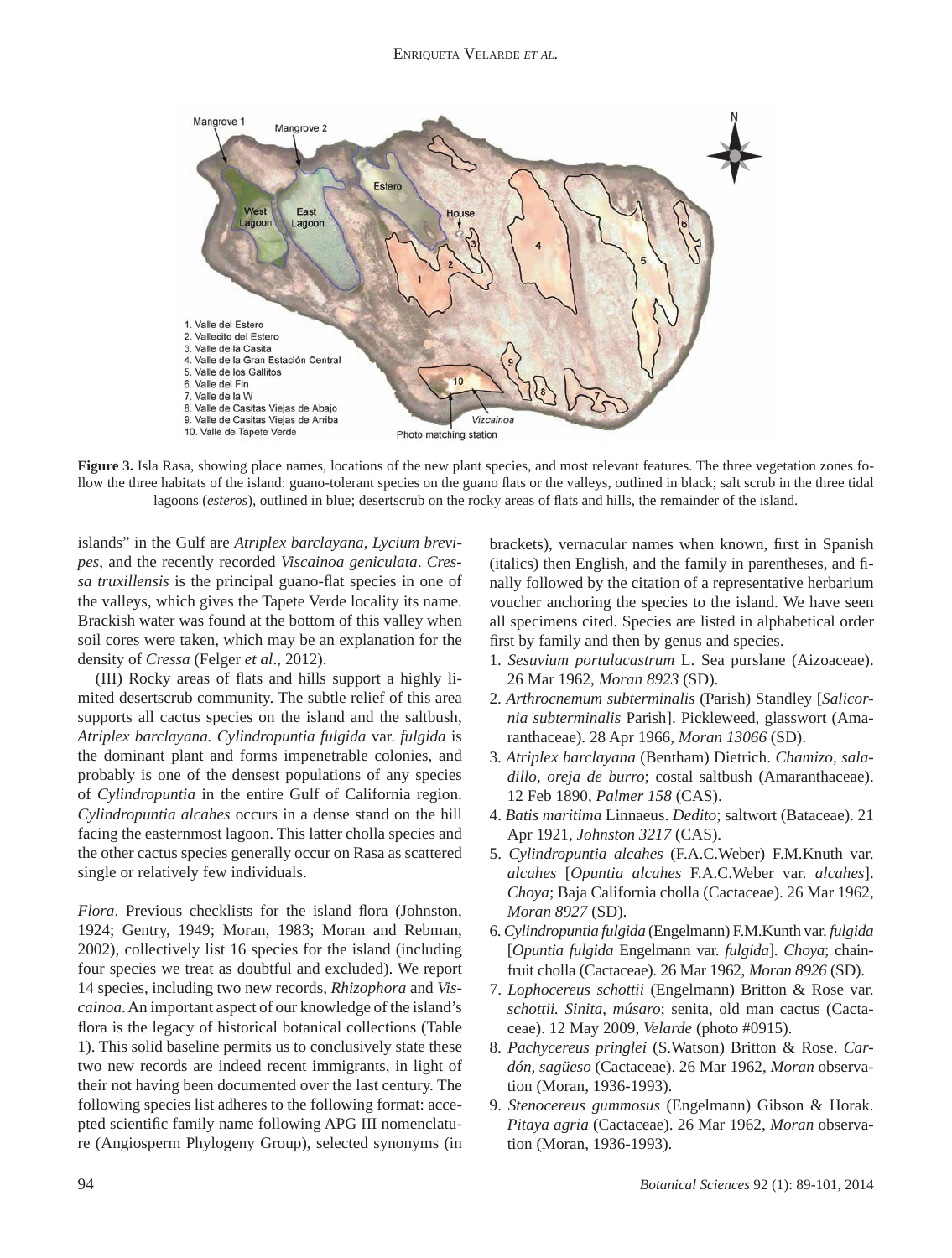- 10. *Cressa truxillensis* Kunth. Alkali weed (Convolvulaceae). 21 Apr 1921, *Johnston 3209* (CAS).
- 11. *Distichlis littoralis* (Engelmann) H.Bell & Columbus [*Monanthochlöe littoralis* Engelmann]. *Zacate playero*; shore grass (Poaceae). 26 Mar 1962, *Moran 8925*  (CAS).
- 12. *Rhizophora mangle* Linnaeus. *Mangle rojo*; red mangrove (Rhizophoraceae). 20 Apr 2008, *Velarde* (SD).
- 13. *Lycium brevipes* Bentham var. *brevipes*. *Salicieso*, *frutillo*; desert wolfberry (Solanaceae). 26 Mar 1962, *Moran 8919* (SD).
- 14. *Viscainoa geniculata* (Kellogg) Greene var. *geniculata*. *Guayacán* (Zygophyllaceae). 20 Apr 2008, *Velarde*  (SD).

Doubtful and excluded species (some authors have reported certain species on Rasa that we have not observed and do not accept as occurring on the island):

*Atriplex polycarpa* (Torrey) S.Watson. *Chamizo cenizo*; desert saltbush (Amaranthaceae).

*Cylindropuntia cholla* (F.A.C.Weber) Knuth [*Opuntia cholla* F.A.C. Weber]. *Choya* (Cactaceae).

*Stenocereus thurberi* (Engelmann) Buxbaum [*Lemaireocereus thurberi* (Engelmann) Britton & Rose]. *Pitaya dulce*; organ pipe cactus (Cactaceae).

*Fouquieria diguetii* (Van Tieghem) I.M.Johnston [*F. peninsularis* Nash]. *Palo adán* (Fouquieriaceae).

*Notes and observations*. In 1962, coastal saltbush (*Atriplex barclayana*) was noted to be the most common plant on the island (Moran 1936-1993). However, in dry periods it may be scarce, or not readily visible, as its abundance and distribution fluctuates dramatically, mostly as a result of oceanographic and climatic conditions, and may appear dominant in years of higher rainfall, such as El Niño years. It has a very plastic growth form, being facultatively perennial or annual, seemingly capable of reproducing in a single season.

 Chain-fruit cholla (*Cylindropuntia fulgida*), a clonal species, has been increasing rapidly over the last decades and is now abundant on the island, forming colonies from fallen cladodes and fruits that readily form roots. Several of the rocky hills are partially to almost totally covered by it. Johnston (1924:1117) reported, "A *Cylindropuntia* apparently related to *O. cholla* is common on Raza and Pond islands. It is characterized by the habit of bearing enormous amounts of pendent many-jointed fruit." *C. fulgida* and *C. cholla* are closely related and readily confused by the casual observer.

*Cylindropuntia alcahes* and especially *C. fulgida*, both have a negative impact on the nesting birds because many of the chicks and some of the adults that have territories contiguous to the chollas sometimes become impaled and trapped by the spines and generally die (Figure 4). When tern chicks wander close to cholla stands in their walks to the island edge, some of them have the same fate. The increase in cholla coverage may have a significant impact on the seabirds with quite negative results.

 Continued observation of the cholla expansion is being undertaken to determine the necessary, if any, management actions needed to buffer the two main seabird species nesting in Isla Rasa that are losing nesting space to the increase of cholla. In this situation it is important to recognize that the two main nesting seabirds on Rasa are included in the Mexican norm for species in risk NOM-059-SEMARNAT (2010), under the category "Special protection" (Pr), and Isla Rasa is the nesting site of approximately 95% of the world population of these species considered "quasiendemic" to the Gulf of California. Management decisions need to take into account all factors and address the conservation goals at hand.

 There are about 20 large individuals of the giant cardón cactus (*Pachycereus pringlei*) on the island. Velarde noted that in 2004, nine years after the rats and mice were eradicated from the island, two small cardones appeared next to the house. The approximate recorded heights of these two plants were: 2004, 2 cm; 2005, 4 cm; 2006, 10 cm; 2008, 80 cm; 2009, 110 cm; 2010, 150 cm; 2013, 180 cm. These plants receive additional water from the nearby outdoor shower used by the researches. Additional plants, ca. 1 cm tall, were found in the same place in 2008, and were 2 to 4 cm tall in 2009. Presumably, the cardones have been producing seeds over the years, but the additional water and probably the eradication of rodents has favored the survival of new plants. The growth rate of these individuals is similar to that found for ca. 200 cardones in a long term plot on Isla San Pedro Mártir between 2007 and 2012 (Wilder and Felger, 2010; Wilder unpublished data), which is far faster than previously recognized for this species.

One mangrove plant *(Rhizophora mangle)*, first seen on the island in 2008 when it was ca. 0.5 m tall, occurs at the west end of the island, in the westernmost lagoon growing among saltwort (*Batis*). Photos in 2008 show a plant perhaps 3 or 4 years old, with stilt roots. Another individual was recorded in April 2013, with a height of about 50 cm. This individual was not seen in 2012 and may have established as a result of the heavier rainfalls recorded in the summer of 2012. The nearest red mangroves are at Bahía de los Ángeles (ca. 36 km to the northwest), which is the northernmost occurrence of this species in the Baja California peninsula, the next closest locality is on the northeast side of Isla Tiburón (ca. 80 km to the east; see Figure 1). It is most likely that the Isla Rasa colonizer originated from Bahía Las Ánimas or further south on the Peninsula due to the predominant north to south currents in the region during the winter months (Beier and Ripa, 1999) and a lack of cross Gulf (east to west or west to east) current flow. This species requires daily tidal flooding and draining for its persistence, which does not occur where the two mangrove plants are found.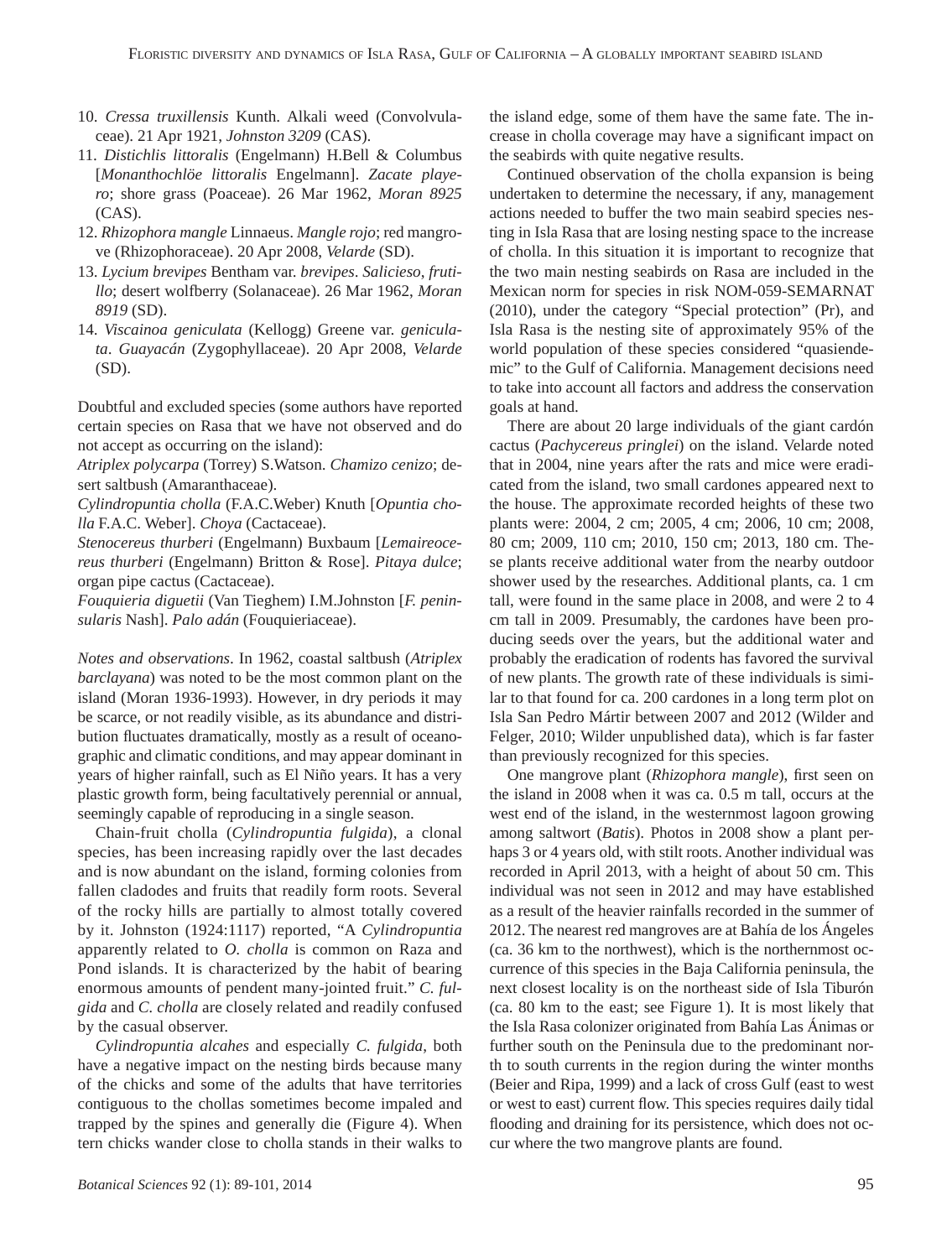

**Figure 4.** Elegant Tern impaled by a cholla (*Cylindropuntia fulgida*; photo by Enriqueta Velarde, 19 May 2009).

A single guayacán (*Viscainoa geniculata*) was first seen on the island in 2006 as a one-meter-tall plant, already with flowers and fruits, and by 2013 had survived with no evident increase in size. It is at the southwest end of the island, close to the shore in the first area inland with soil after the shore boulders. This is the same place where a chuckwalla was found, next to an adult cardón, adjacent to the small valleyarea covered with *Cressa*.

*Repeat photography*. The comparison of Rodney Hastings's 1971 images on Isla Rasa and Velarde's matches of 2012 show some stark changes in the vegetation (Figures 5 and 6). The hill depicted in Figure 5 in the 1971 image, taken from the southwest edge of Tapete Verde, looking towards the northwest, shows two small patches of chain-fruit cholla on the left and right of the hill and a scattering of individuals on the middle right, whereas the 2012 image shows the hill almost completely blanketed in a dense cholla thicket (*Cylindropuntia fulgida*). The five young cardones (*Pachycereus pringlei*) on the left of the hill, the one on the right, and the clump of the pitaya agria (*Stenocereus gummosus*) just right of center near the top of the hill in the 1971 image have all persisted and increased in stature by 2012. The halophytic saltscrub community in the foreground has remained stable. The second view (Figure 6) is taken in the same valley, and from the same location, but looking towards the northeast. The cardón from 1971, which at that time had only a single cholla in its proximity, is noticeably thinner with much greater constrictions between growth segments in 2008. In 2012 the cardón is surrounded by a dense stand of chollas (*C. fulgida*). No appreciable change is detected in the vegetation of the valley, or the slope seen in the background.

### **Discussion**

The unique geologic and anthropogenic legacy of the Isla Rasa helps shape the floristic diversity seen today, a depauperate assemblage of plant species. At the same time the interaction of one of the richest marine environments in the world and a harshly arid climate combine to form a flora both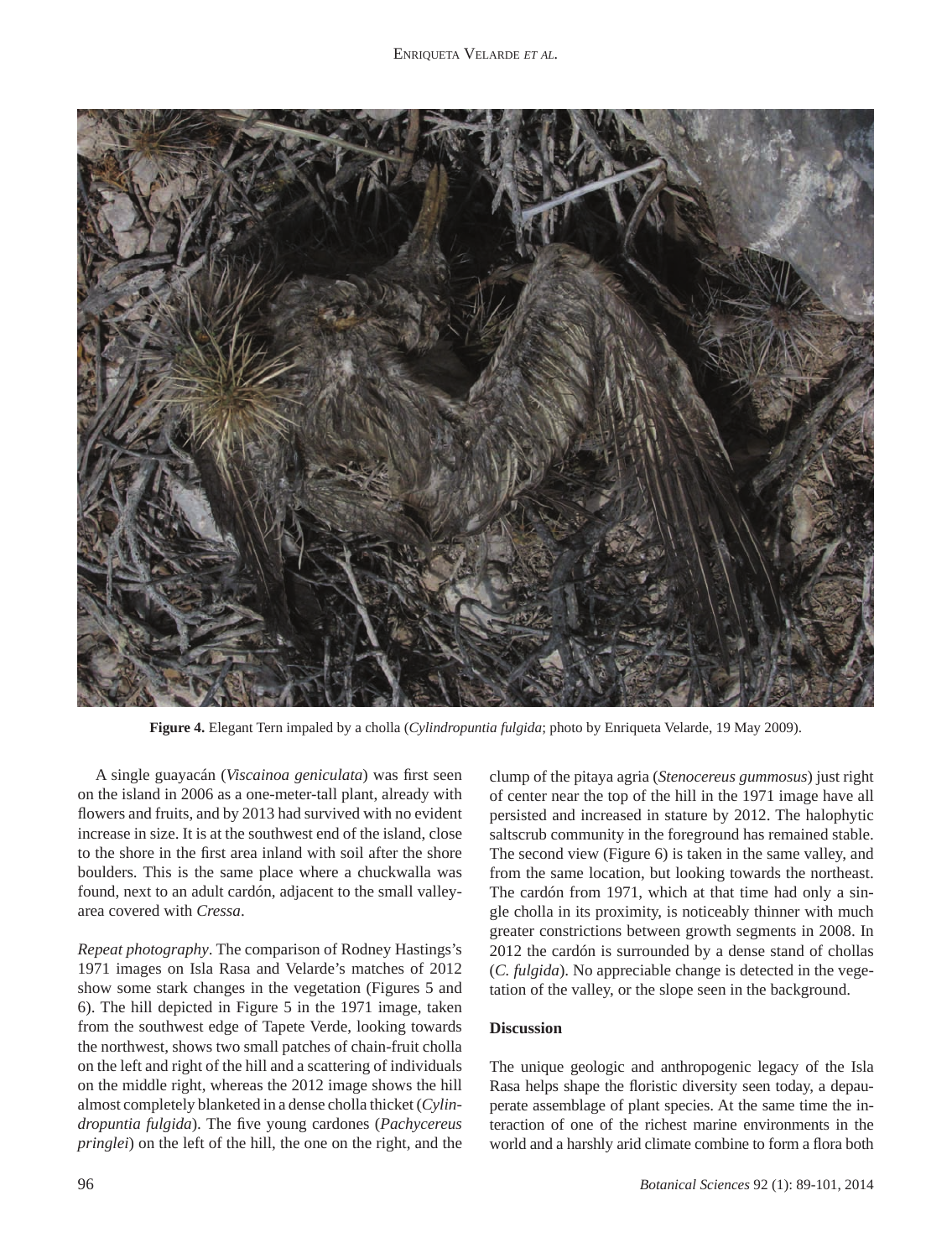

**Figure 5.** (left) Rodney Hastings photo m33-19, 15 March 1971; and (right) match by Thor Morales, 15 April 2012.

limited and fed by nutrients derived from the sea. This marine and terrestrial interconnection is mediated by oceanic driven climatic pulses such as El Niño events. Many other oceanic islands surrounded by rich marine upwellings face conditions and limiting factors similar to that on Isla Rasa, e.g., the Galapagos in Ecuador and Socotra in Yemen, two of the most important desert insular biodiversity hotspots in the world.

*Conservation and restoration*. Beyond environmental stochasticity, changing conditions among the plants on Rasa may be attributed to the eradication of the non-native rodents in 1995. There has been increased survival of seedling and small cardones, the cholla expansion may in part be due to release from predation of newly established clones, and the two new species (*Rhizophora* and *Viscainoa*) arrived post-eradication. The response of the seabird breeding populations has been remarkable since the rodent eradication. The Elegant Terns, in particular, increased from 30,000 individuals in pre-eradication years to 200,000 in 1999, and have remained high ever since (Velarde and Ez-



**Figure 6.** (left) Rodney Hastings photo m33-20, 15 March 1971; and (right) match by Thor Morales, 15 April 2012.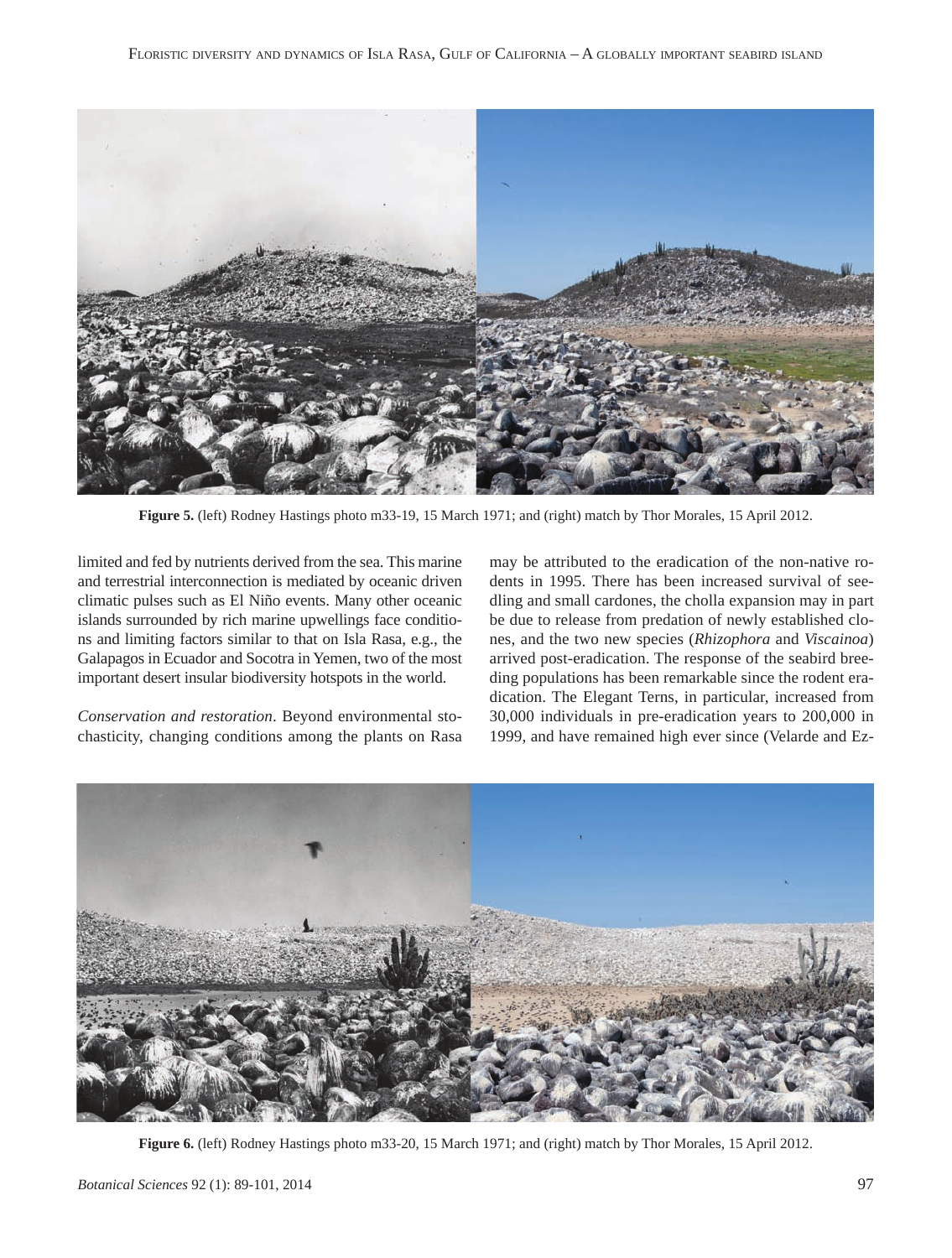curra, 2002). On other similar Gulf islands the rodents were known to eat vegetative material (Tershy *et al*., 1992), and were quite active even in the intertidal areas of Rasa, particularly during the nine months of the year when seabirds were not nesting and there were no eggs, small chicks, and carcasses to consume.

Documenting the changes in flora and fauna on islands that have had non-native rodents removed is critical in gauging the ecological effects of such management actions. The black rat eradication on Rasa was the first such action in Mexico, and thus serves as the preeminent model for anticipating the effects of non-native species removal from other insular ecosystems, as removal of invasive species is an ever-increasing reality in landscape management.

*Ecological dynamics*. There is direct evidence that the biological diversity of Rasa, at least the island's flora, species composition, and the population dynamics of the nesting sea birds, is not in a static condition, but changes over relatively short periods of time (Anderson *et al*. 2007, Bowen, 2013). Isla Rasa's location in the western Midriff Region of the Gulf of California, with one of the highest marine productivities in the world (Douglas *et al*., 2007), is critical for the dense colonies of seabirds that seasonally nest on the island. It is these cold and productive waters that support the great diversity of marine life in the Gulf of California, of which the pelagic fish form the basis of the seabird diet.

The most significant fluctuations seen on Rasa are during El Niño years. El Niño waters enter the Gulf of California from the eastern Pacific and are propagated within the Gulf via coastal trapped waves. This influx of warm water leads to positive anomalies (high temperatures) that are greatest in the Midriff Island Region thermal fronts (Lavín and Marinone, 2003). This warm water decreases coastal upwellings and results in the collapse of much of the primary productivity of the sea and forces long-lived seabirds to skip breeding during these years of low food (Velarde and Ezcurra, 2002; Velarde *et al*., 2004, Vieyra *et al*. 2009).

 While marine productivity and the subsequent trophic levels suffer acute collapses during El Niño years, winter precipitation tends to increase during these oceanographic anomalies, and terrestrial and insular habitats respond accordingly via a profusion of plant growth (Polis *et al*., 1997; Holmgren *et al.*, 2001; Caso *et al.*, 2007). The prolific annual plant biomass in response to extreme rain events (El Niño-derived winter storms or warm season tropical storms) is especially prominent on guano rich bird islands due to the added nitrogen and phosphorus in the soil (Polis *et al*., 1997; Stapp *et al*., 1999). For example, in El Niño years the facultative annual/herbaceous perennial *Atriplex barclayana* dominates the flats and rocky hills of Rasa (as well as Isla Patos, a bird island to the north of Isla Tiburón), while it is relatively scarce in drought times. Similarly, on Isla San Pedro Mártir, the annual cucurbit vine *Vaseyanthus insularis* blankets the island in response to infrequent tropical as well as El Niño storms that strike the island (Wilder and Felger, 2010). It is in these periods of heavy precipitation that the flush of vegetation switches these small island ecosystems from dependence on allochthonous (external) input from the ocean to one driven by in situ terrestrial productivity that draws upon the influx of precipitation and the added nutrients in the guano rich soil (Polis *et al*., 1997; Stapp *et al*., 1999).

 In addition, to the direct connections formed by seabirds and other organisms between the waters of the Gulf of California and the island ecosystems, certain species play a significant role in decreasing the insularity of the islands. Vagrant avian species, visitors, or unsuccessful colonizers, have been shown to appear on Midriff islands (Rose and Polis, 2000; Gallo-Reynoso *et al*., 2012). The visitation of these species, primarily terrestrial and marine avian species, is significantly linked to wet years associated with El Niño events (Rose and Polis, 2000). These species can easily be viewed as potential dispersal agents for various plant species. In fact, the majority of the flora of Rasa is adapted to dispersal by birds. In these El Niño years seabird nesting and their associated impact via tromping on the vegetation is diminished, but vagrant visitation increases. Thus, the establishment of immigrant plant species is likely higher.

 The increase in the chain-fruit cholla since 1971 is striking. It is not certain at what point within these four decades the increase began, and if the rodent eradication was responsible for, or accelerated this population expansion. It is interesting to note that this same species of cholla throughout its range has been observed to experience dramatic population dynamics. A once mighty and expansive population of *Cylindropuntia fulgida* var. *fulgida* in the deserts of the Pinacate Biosphere Reserve in northwestern Mexico in the early 1980s, consisted of thousands of plants, most ca. 2 m tall (Felger, 2000; Paul Dayton, unpublished photograph; Felger and Ezcurra, personal observations). In 2013, all that remains of this once dense grove are few individuals and decomposing skeletons. This species, like many cholla, forms clonal colonies from fallen cladodes and fruits that readily form roots. This species is triploid and the seeds are likely not viable (Rebman, 1995). Chain-fruit cholla is estimated to have a life span on the order of 40 to 80 years (Turner *et al.*, 2003), and thus may have population fluctuations on a decadal time scale. The reliance on asexual reproduction results in stands of relatively even age, in which the oldest individuals in an aging stand that die off are not replaced. A population may eventually eliminate itself from a given locality (Turner *et al*., 1995). Turner *et al*. (2003) via analysis of repeat photo stations throughout the southwest U.S. and northwest Mexico saw a net increase in *C. fulgida* of 23% at seventeen photo stations between 1928 and 1963, and a net increase of 35% at seventeen photo stations between 1963 and 1995. These patterns of expansion and contraction are clearly in line with our observations, and point to the chain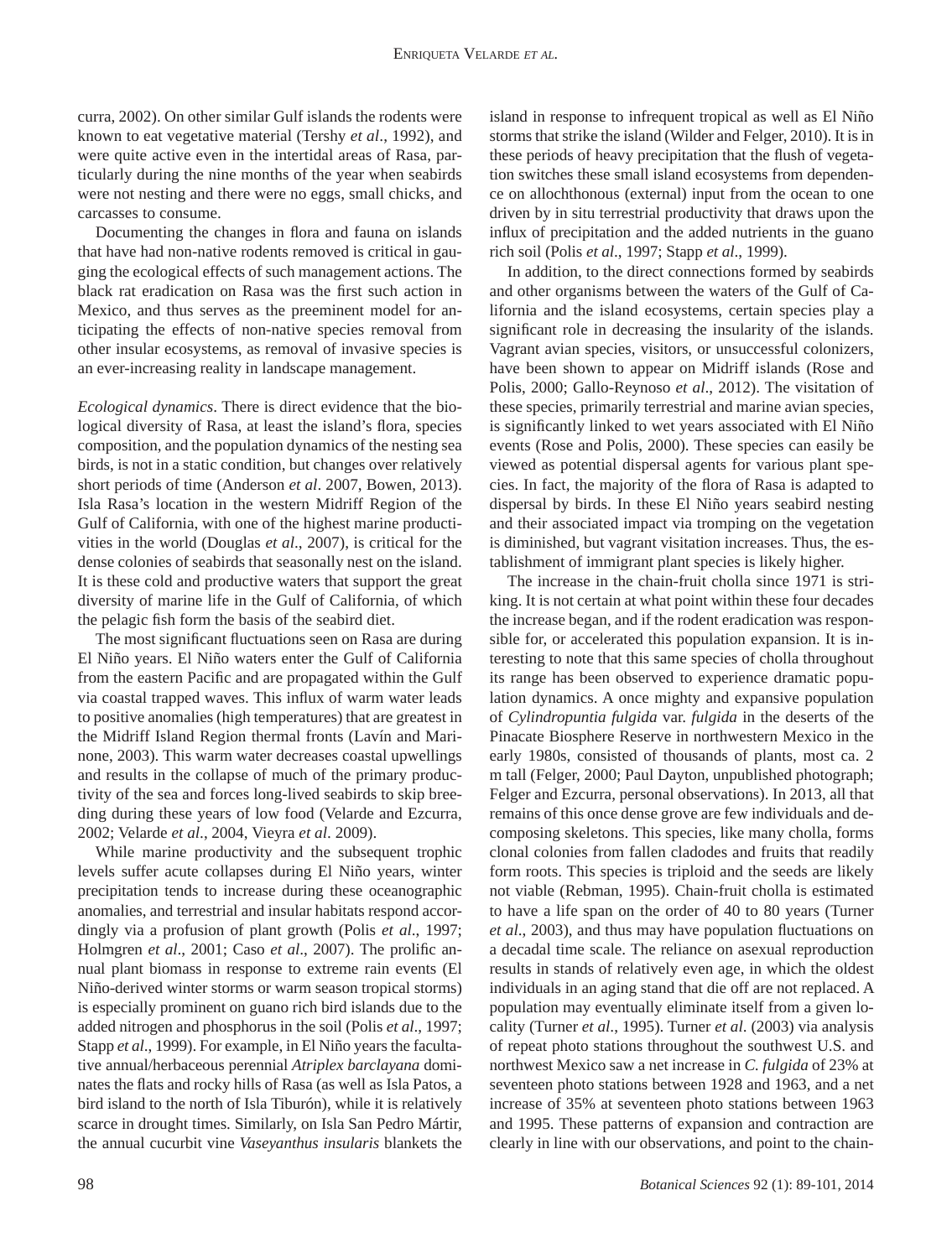fruit cholla being a fascinating indicator of long-term ecological dynamics.

*Immigration*. In addition to the red mangrove on Rasa, a black mangrove (*Avicennia germinans*) was found in 2007 in halophytic wetland habitat on Isla Alcatraz off the coast of Bahía Kino, Sonora (Felger and Wilder, 2012). Likewise, on the Pacific Coast of southern Baja California Sur black mangrove cover has substantially increased in the backwaters of lagoons in recent years (López-Medellín *et al*., 2011). This increase is explained by a combination of high tidal surges seen during El Niño years that deposits the mangrove seedlings inland from the established forest, and a rise of sea level that maintains moist soil conditions allowing continued growth of the new seedlings (López-Medellín *et al*., 2011). Black mangrove occupies the landward zone with the shallowest water in coastal lagoons, while red mangrove (*Rhizophora*) consistently occupies the seaward zone with the deepest water throughout the Gulf of California (Felger *et al*., 2001). The black mangrove of Isla Alcatraz was found ca. 70 m inland from the regular tide line in the upper fringes of the wetland, while the red mangrove on Rasa was found just above the regular tide line. It is possible that the recent mangroves on Islas Alcatraz and Rasa can be attributed to the tidal and sea level rise forces also at play in southern Baja California Sur, which can be further established via isotopic dating of the new Midriff Island individuals. However, it is also important to keep in mind that there are hundreds of thousands of the water dispersed viviparous mangrove seedlings throughout the Gulf, and their recent occurrence on Rasa will likely not lead to establishment due to the lack of daily tidal inundation.

*Viscainoa geniculata* is a Baja California–Gulf of California regional endemic and is found on a majority of the Midriff Islands. The seed is covered in an oily orange aril that would make it attractive to birds, which are the likely dispersers (Turner *et al*., 1995). The fruit of *V. geniculata* is a multi-valved schizocarp that upon dehiscence splits into separate mericarps or sections that are still attached to the main fruit. The individual mericarps upon drying invert and become positioned beneath the seed, exposing and presenting the oil covered arillate seed to interested consumers. It is easy to envision fruit and seed consuming birds investigating these fruits and if not eating them, having the sticky seeds adhering to their feet or plumage. Although, mostly non-resident, several species of Passeriformes birds have been observed on Isla Rasa on occasional basis, and they may have an important role in the dispersal of these plant species (Cody and Velarde, 2002).

 In addition to the recent arrival of this species on Rasa, there is substantial evidence that *Viscainoa geniculata* is a colonizer of Isla San Pedro Martir where it has substantially increased in population size since its arrival sometime in the middle twentieth century (Wilder and Felger, 2010). This make species' recent colonization of two bird islands in the Gulf of California indicates the important role of birds as dispersal agents in this system as well as an expanding range for this species.

#### **Conclusions**

The baseline biodiversity and long-term ecological data now established for Isla Rasa allow insights into the dynamic nature of life on this desert island. The marine and terrestrial environments have asynchronous productivity responses to global-scale inter-annual climatic variations, which set the stage for a system in constant flux. This connection between oceanic processes, a diverse trophic web, massive colonies of seabirds, and an impoverished flora limited by aridity and high levels of guano, allow for the careful study of Isla Rasa to perceive global phenomena. The eradication of rodents in 1995, the first in all of Mexico, and a changing climate further the unpredictable trajectory of this isolated ecosystem. Continued precise monitoring of the island flora is essential to understand the effects of rodent eradication and the associated ecosystem response. By harnessing over a century of biological knowledge for Rasa, we may begin to unravel the ecological mysteries at play not only within its small confines, but on distant shores as well.

#### **Acknowledgments**

This work was facilitated by the staff at several herbaria: principally the San Diego Natural History Museum (SD) and the University of Arizona (ARIZ), as well as Arizona State University (ASU), the California Academy of Sciences (CAS), and the U.S. National Herbarium (US). We are extremely grateful to Ray Turner for making available Rod Hastings's photos and field notes from his 1971 trip to Isla Rasa and to Thor Morales for assisting in matching these historic photos. Collections have been made under Mexican federal collecting permit under NOM-126-SEMAR-NAT-2000.

 Velarde received support from the joint fund Fondo Mexicano para la Conservación de la Naturaleza/Lindblad Expeditions-National Geographic/Packard Foundation, as well as from the San Diego Natural History Museum, CONACYT, CONANP, two private donors, Sue Adams and Ruth Applegarth, and an anonymous donor through the San Diego Natural History Museum. The Mexican Navy provided marine transportation. As part of his graduate research at University of California, Riverside, Wilder received funding from the National Science Foundation Graduate Research Fellowship Program and the University of California Institute for Mexico and the United States (UC MEXUS). Felger received support from the Wallace Research Foundation, the David and Lucile Packard Foundation, and the World Wildlife Fund in collaboration with the Área de Protección de Flora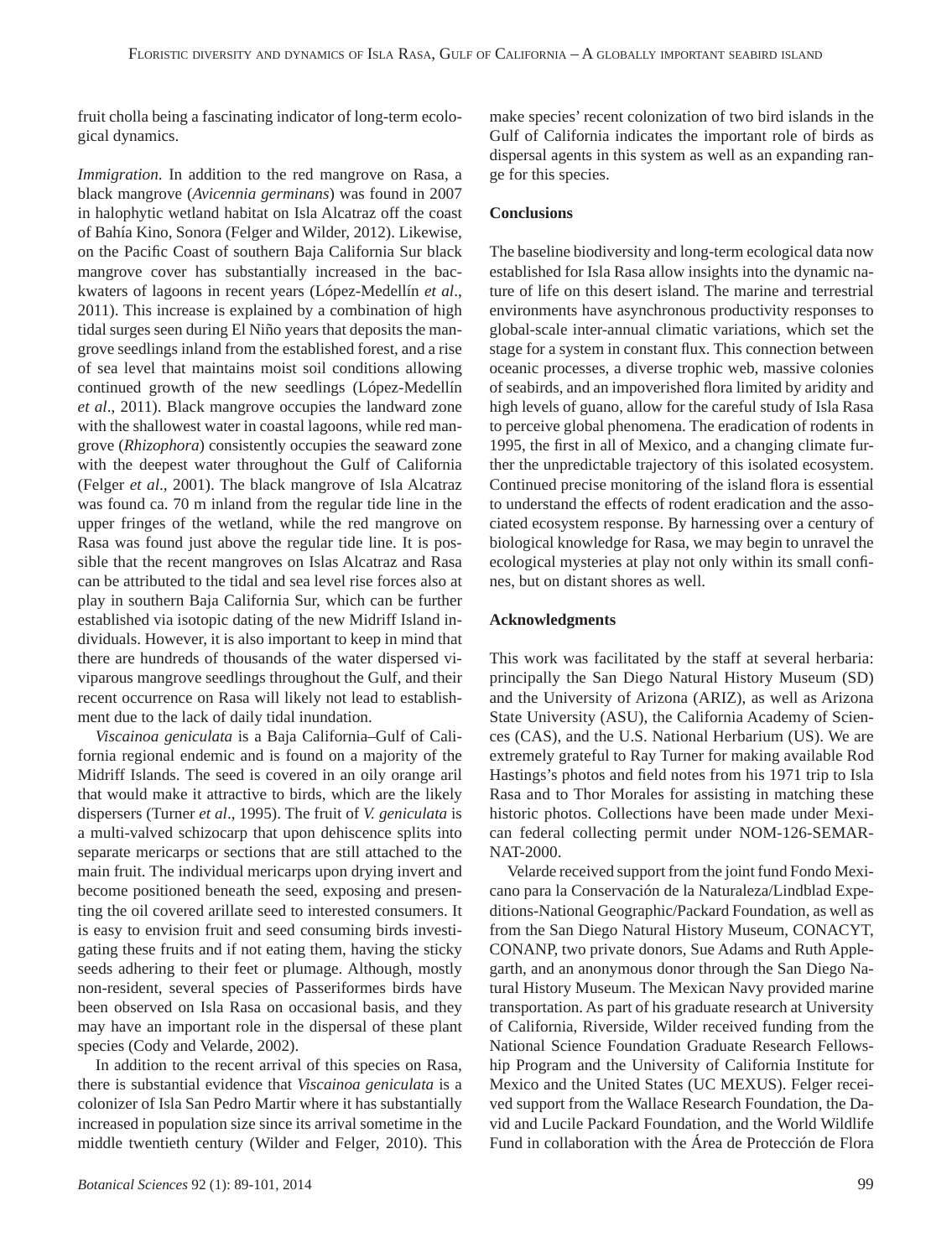y Fauna (APFF) "Islas del Golfo de California" in Sonora, the Comisión Nacional de Áreas Naturales Protegidas (CONANP), and Secretaría de Medio Ambiente y Recursos Naturales (SEMARNAT).

## **Literature Cited**

- Anderson D.W., Henny C.J., Godinez-Reyes C., Gress F., Palacios E.L., Santos del Prado K. and Bredy J. 2007. Size of the California Brown Pelican Metapopulation during a Non-El Niño Year. Open-File Report 2007–1299. Geological Survey, Reston. <http://pubs.usgs.gov/of/2007/1299/pdf/ofr20071299.pdf> (accessed May 29, 2013).
- Bancroft G. 1927. Notes on the Breeding Coastal and Insular Birds of Central Lower California. *The Condor* **29**:188-195.
- Beier E. and Ripa P. 1999. Seasonal Gyres in the Northern Gulf of California. *Journal of Physical Oceanography* **29**:305-311.
- Bent A.C. 1919. Life histories of North American diving birds, order Pygopodes. *Bulletin of the U.S. National Museum 107*. Government Print Office. Washington D.C.
- Bowen T. 2000. *Unknown Island: Seri Indians, Europeans, and San Esteban Island in the Gulf of California*. University of New Mexico Press, Albuquerque.
- Bowen T. 2013. The type locality of Craveri's Murrelet (*Synthliboramphus craveri*). *Marine Ornithology* **41**:49-54.
- Carreño A.L. and Helenes J. 2002. Geology and ages of the islands. In: Case T.J., Cody M.L. and Ezcurra E. Eds. *A New Island Biogeography of the Sea of Cortés*, pp. 14-40, Oxford University Press, New York.
- Caso M., González-Abraham C. and Ezcurra E. 2007. Divergent ecological effects of oceanographic anomalies on terrestrial ecosystems of the Mexican pacific coast. *Proceedings of the National Academy of Sciences of de United States of America*  **104**:10530-10535.
- Case T.J. and Cody M.L., 1983. *Island Biogeography of the Sea of Cortéz*. University of California Press, Berkeley.
- Case T.J., Cody M.L. and Ezcurra E., 2002. *A New Island Biogeography of the Sea of Cortés*. Oxford University Press, New York.
- Cody M.L. and Velarde E. 2002. Land Birds. In: Case T.J., Cody M.L. and Ezcurra E. Eds. *A New Island Biogeography of the Sea of Cortés*, pp. 271-312, Oxford University Press, New York.
- DOF. Diario Oficial de la Federación. 1964. Decreto del 30 de mayo. Declara la Zona de Reserva Natural y Refugio de Aves de Isla Rasa. México, D.F.
- DOF. Diario Oficial de la Federación. 2000. Decreto del 7 de junio. Declara el Área de Protección de Flora y Fauna "Islas del Golfo de California". México, D.F.
- DOF. Diario Oficial de la Federación. 2005. Decreto del 25 de abril. Declara el Parque Nacional exclusivamente la zona marina que circunda al complejo insular conocido como Archipiélago de San Lorenzo, ubicada en el Golfo de California, frente a las costas del Municipio de Ensenada, Estado de Baja California, con una superficie total de 58,442-80-45,40 hectáreas. México, D.F.
- DOF. Diario Oficial de la Federación. 2007. Decreto del 5 de junio. Declara la Reserva de la Biosfera la zona marina conocida como Bahía de los Ángeles, Canales de Ballenas y Salsipuedes, comprendiendo la zona federal marítimo terrestre correspon-

diente a la porción de la costa oriental de la península de Baja California, ubicada frente al Municipio de Ensenada, en el estado de Baja California. México, D.F.

- NOM-059-SEMARNAT-2010. Protección ambiental-Especies nativas de México de flora y fauna silvestre-Categorías de riesgo y especificaciones para su inclusión, exclusión o cambio-Lista de especies en riesgo.
- Douglas R., Gonzalez-Yajimovich O., Ledesma-Vazquez J. and Staines-Urias F. 2007. Climate forcing, primary production and the distribution of Holocene biogenic sediments in the Gulf of California. *Quaternary Science Reviews* **26**:115-129.
- Ezcurra E., Bourillón L., Cantú A., Martínez M.E. and Robles A. 2002. Ecological conservation. In: Case T.J., Cody M.L. and Ezcurra, E. Eds. *A New Island Biogeography of the Sea of Cortés*, pp. 417-444, Oxford University Press, New York.
- Felger R.S. 2000. *Flora of the Gran Desierto and Río Colorado of Northwestern Mexico*. The University of Arizona Press, Tucson.
- Felger R.S. and Lowe C.H. 1976. The island and coastal vegetation and flora of the Gulf of California, Mexico. *Natural History Museum of Los Angeles County, Contributions in Science*  **285**:1-59.
- Felger R.S. and Wilder B.T. in collaboration with Romero-Morales H. 2012. *Plant Life of a Desert Archipelago: Flora of the Sonoran Islands in the Gulf of California*. The University of Arizona Press, Tucson.
- Felger R.S., Johnson M.B. and Wilson M.F. 2001. *The Trees of Sonora, Mexico*. Oxford University Press, New York.
- Felger R.S., Austin D.F., Van Devender T.R., Sánchez-Escalante J. and Costea M. 2012. Convolvulaceae of Sonora, Mexico. I. *Convolvulus, Cressa, Dichondra, Evolvulus, Ipomoea, Jacquemontia, Merremia, and Operculina. Botanical Research Institute of Texas* **6**:459-527.
- Gallo-Reynoso J.P., Felger R.S. and Wilder B.T. 2012. Near colonization of a desert Island by a tropical bird: Military Macaw (*Ara militaris*) at Isla San Pedro Nolasco, Sonora, Mexico. The *Southwestern Naturalist* **57**:459-462.
- García A.E. 1964. *Modifi caciones al Sistema de Clasifi cación Climática de Köppen para adaptarlo a las condiciones de la República Mexicana*. Instituto de Geografía, Universidad Nacional Autónoma de México, México, D.F.
- Gentry H.S. 1949. *Land Plants Collected by the Valero III, Allan Hancock Pacifi c Expeditions 1937-1941. Allan Hancock Pacifi c Expeditions 13.* University of Southern California Press. Los Angeles.
- Holmgren M., Scheffer M., Ezcurra E., Gutiérrez J.R. and Mohren G.M.J. 2001. El Niño effects on the dynamics of terrestrial ecosystems. *Trends in Ecology and Evolution* **16**:89-94.
- Johnston I.M. 1924. Expedition of the California Academy of Sciences to the Gulf of California in 1921: the botany (vascular plants). *Proceedings of the California Academy of Sciences, series 4* **12**:951-1218.
- Lavín M.F. and Marinone S.G. 2003. An overview of the physical oceanography of the Gulf of California. In: Velasco Fuentes O.U., Sheinbaum J. and Ochoa J. Eds. *Nonlinear Processes in Geophysical Fluid Dynamics*, pp. 173-204, Kluwer Academic Publishers, Dordrecht.
- López-Medellín X., Ezcurra E., González-Abraham C., Hak J., Santiago L.S. and Sickman J.O. 2011. Oceanographic anomalies and sea-level rise drive mangroves inland in the Pacific coast of Mexico. *Journal of Vegetation Science* **22**:143-151.